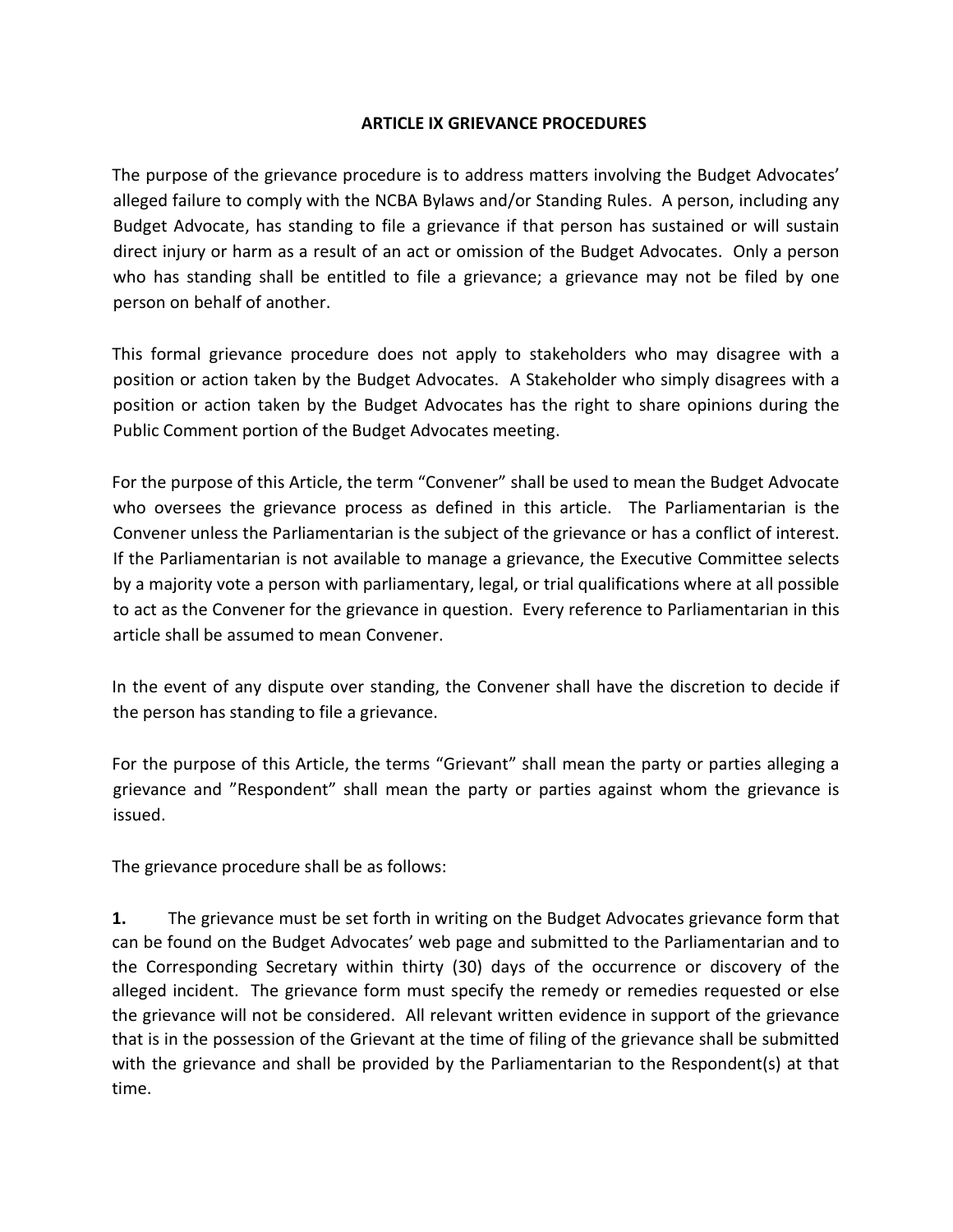2. Within three (3) days of receipt of the grievance, the Administrative Secretary shall provide the Parliamentarian with a list in random order of Budget Advocates. If multiple grievances are filed within thirty (30) days, the Parliamentarian may choose to use the same list. The Parliamentarian shall announce in an email to all of the Budget Advocates that a grievance has been filed, inquire as to who among the Budget Advocates is not willing to serve on a grievance panel, and omit those names from the list. The Parliamentarian shall then select an ad hoc grievance panel composed of five (5) Budget Advocates on the list and three (3) Budget Advocates on the list as alternates, all of whom shall be notified by the Parliamentarian of their selection. The Parliamentarian shall inform Budget Advocates selected for the panel the nature of the grievance. The panelists shall have the right to accept or reject the appointment. The appointment must be rejected after consultation with the Parliamentarian by any panelist who has a conflict of interest. Those who reject their appointment shall be part of the list for future grievance panels. The selection process (going down the random list) will continue until the appropriate number of appointees is achieved. The names of the panelists shall be disclosed to the Grievant(s) and Respondent(s). The nature and subject(s) of the complaint shall not be disclosed to the Budget Advocates as a whole until the grievance panel makes its final determination.

3. Within three (3) calendar days after selection of the grievance panel, the Parliamentarian shall refer the matter to the grievance panel, providing its members with all materials received so far in support of and in opposition to the grievance.

4. The Parliamentarian shall coordinate a time and a place for the grievance panel to hear the grievance within thirty (30) days after the selection of the grievance panel. The "hearing" may be conducted virtually. The following rules shall apply to the hearing and preparation for the hearing:

> a All written evidence in support of the grievance that has not already been submitted shall be submitted to the Parliamentarian (and by the Parliamentarian to the grievance panel and the Respondent(s) at least two (2) weeks before the hearing. All written evidence in opposition to the grievance shall be submitted to the Parliamentarian (and by the Parliamentarian to the grievance panel and the Grievant(s)) at least one week before the hearing. No other written evidence shall be allowed without the approval of the Parliamentarian. Evidence that is submitted after the deadline shall be delivered to the Parliamentarian who shall consult with the panel. The panelists shall determine the evidence's admissibility. No evidence may be submitted directly to the grievance panel. All evidence must be submitted only to the Parliamentarian. Failure by either the Grievant(s) or Respondent(s) to comply with this rule shall disqualify the offender from participating in the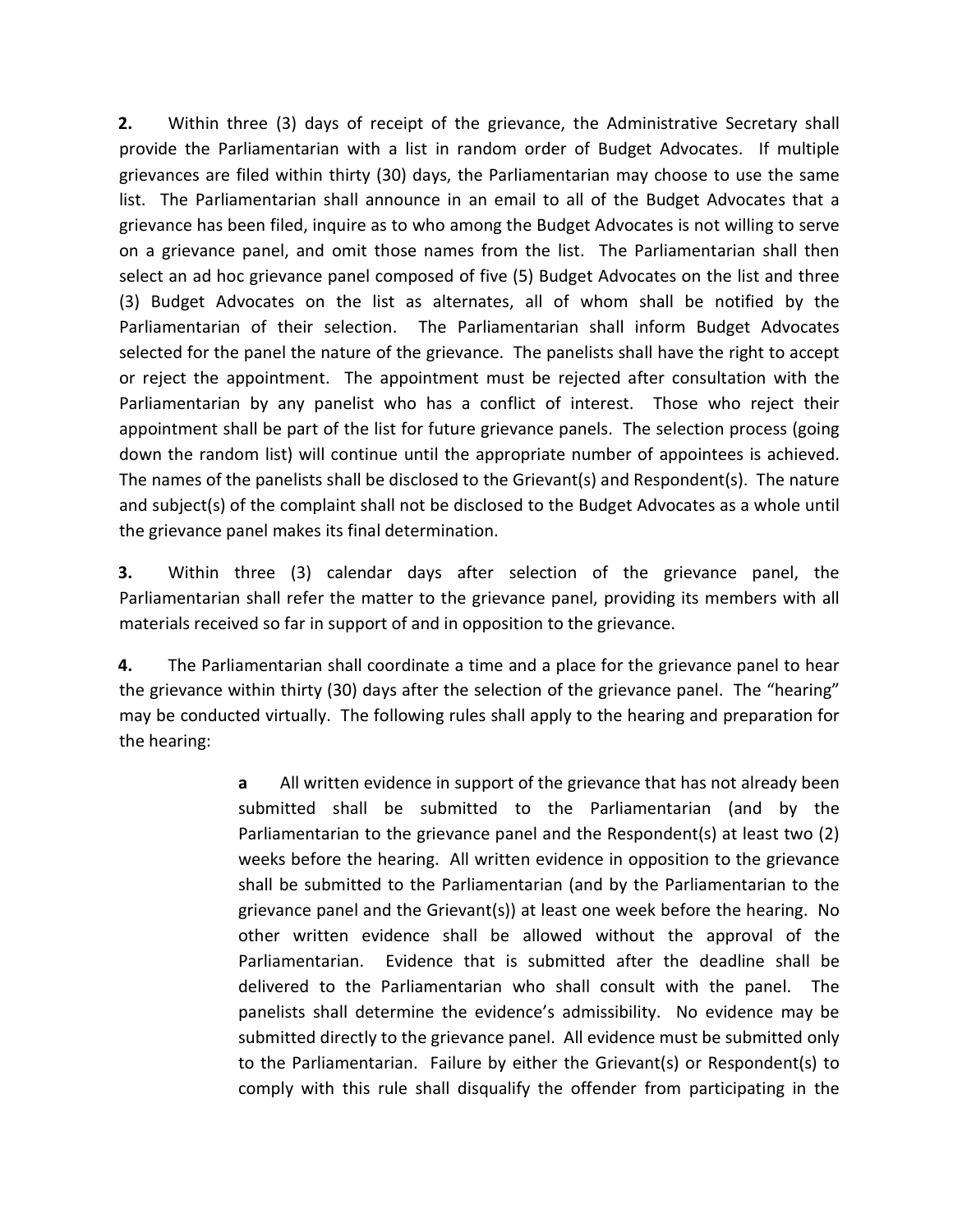hearing and the evidence is not admissible. If the failure to comply with these rules is sufficiently egregious, the Parliamentarian shall have the discretion to dismiss the panel and empanel a new one. The Parliamentarian shall have the authority to exclude evidence that is not relevant to the grievance.

**b** The names of the witnesses who will testify at the hearing shall be disclosed to the Parliamentarian at least one week before the hearing. The Parliamentarian shall disclose the witness list to the grievance panel, Grievant(s), and Respondent(s) within one (1) calendar day. No one involved in the hearing shall attempt to influence the testimony or intimidate any witnesses. The penalty for violating this paragraph is removal from the hearing and exclusion of such evidence.

c The grievance panel shall appoint one of its members to take notes at the hearing. This may be done either before or at the hearing. Additionally, the grievance panel shall appoint one of its members to write a concise and pertinent written report of the issues to be presented and decided and the panel's collective recommendations for resolving the grievance. Again, this may be done either before or at the hearing. The note taker and the report writer may be the same person, but is not required to be so.

d All persons presenting testimony in favor of or in opposition to the grievance shall appear at the hearing, either in person or virtually. No written statements prepared in advance shall be permitted unless the person making the statement is available to be questioned at the hearing.

e The Parliamentarian shall preside at the hearing, provide direction, and resolve any disputes regarding the process, but the Parliamentarian shall not express any opinions regarding the merits of the grievance. The Grievant(s) and Respondent(s) may be present throughout the hearing. Any non-Grievant and non-Respondent witnesses shall be present only when testifying.

f After both sides have presented their evidence at the hearing, the parties shall be dismissed from the hearing and the Parliamentarian shall oversee and provide direction regarding the deliberations of the grievance panel. The panel shall reach its decision at the hearing or any mutually agreed upon continuance of the hearing.

5. Within five (5) calendar days of the conclusion of the hearing, the panel member designated to write the report of the panel shall circulate the proposed report to the other panel members and the Parliamentarian for approval by the panel members. Upon receipt of